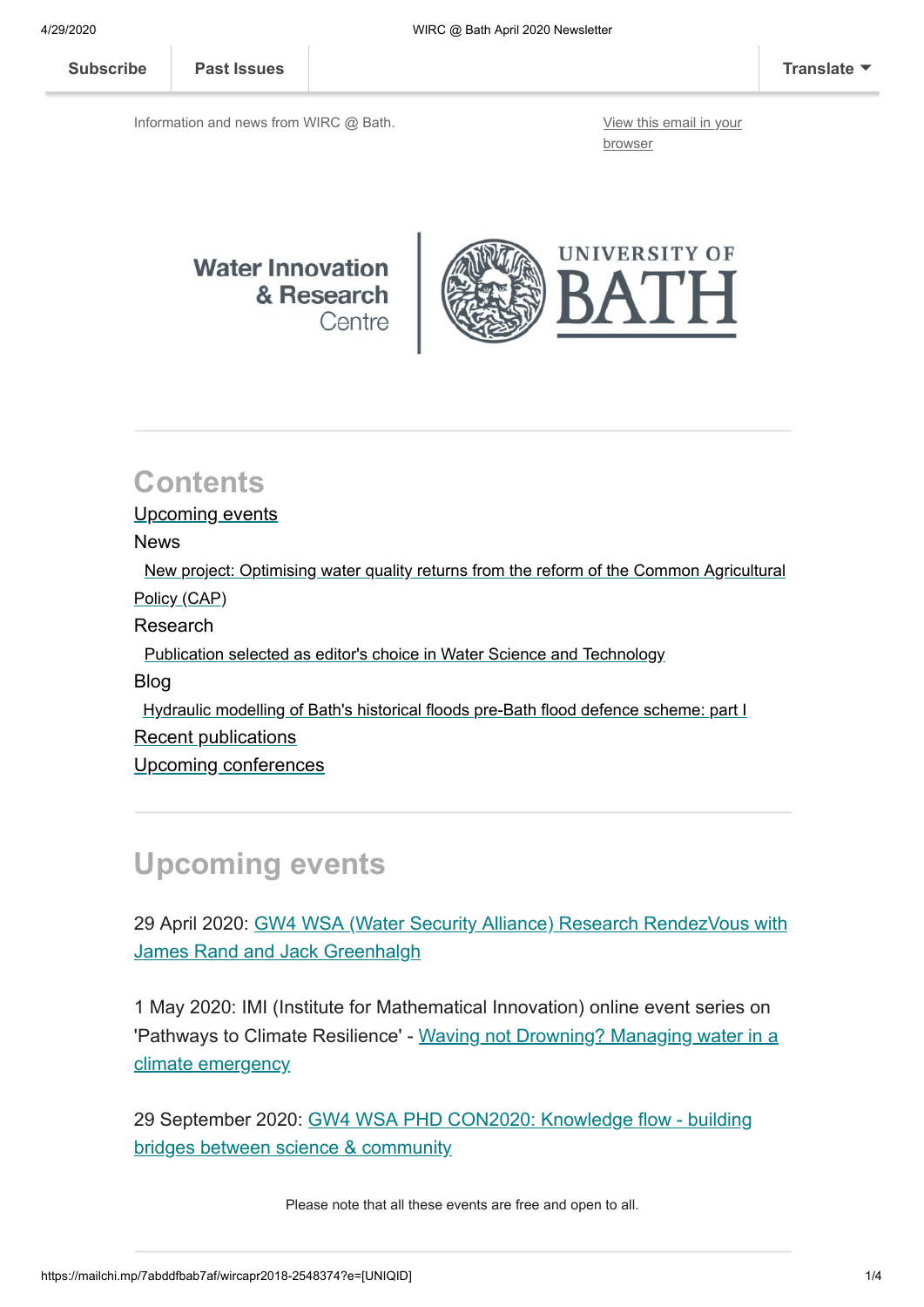**news**<br>-------**[Subscribe](http://eepurl.com/bKjQGL) [Past Issues](https://us12.campaign-archive.com/home/?u=d7614ea34eb388bb6f0caa07a&id=d688d5b543) [Translate](javascript:;)**



# <span id="page-1-0"></span>[New project: Optimising water quality returns](https://www.bath.ac.uk/projects/optimising-water-quality-returns-from-the-reform-of-the-common-agricultural-policy-cap/) from the reform of the Common Agricultural Policy (CAP)

[WIRC, together with the](https://www.csct.ac.uk/) [Institute for Policy Research](https://www.bath.ac.uk/research-institutes/institute-for-policy-research/) [\(IPR\), the Centre for](https://www.csct.ac.uk/) [Sustainable and Circular Technologies \(CSCT\) and An Fóram Uisce \(The](http://nationalwaterforum.ie/) Water Forum), is working on a new research project seeking to examine the role of the CAP in improving Ireland's agricultural impact on water quality. Professor Jan Hofman and Professor Barbara Kasprzyk-Hordern are part of the project team.

#### **Research**

## <span id="page-1-1"></span>[Publication selected as editor's choice in Water](http://blogs.bath.ac.uk/water/2020/04/15/publication-selected-as-editors-choice-in-water-science-and-technology/) **Science and Technology**

In March this year the editors of Water Science and Technology journal selected an article by colleagues from the Water Innovation & Research [Centre at the University of Bath, in collaboration with KWR and TU Delft](https://www.bath.ac.uk/research-centres/water-innovation-and-research-centre-wirc-bath/) in the Netherlands, as the [Editor's Choice,](https://www.iwapublishing.com/news/wst-editors-choice-article-23) on account of its scientific importance. The paper describes work conducted by [WISE CDT](http://wisecdt.org.uk/) research student Olivia Bailey during her PhD research, supervised by Prof Jan Hofman and Dr Tom Arnot, and it developed a model which, based on varying household water use, predicts the water discharge and water quality in the sewers.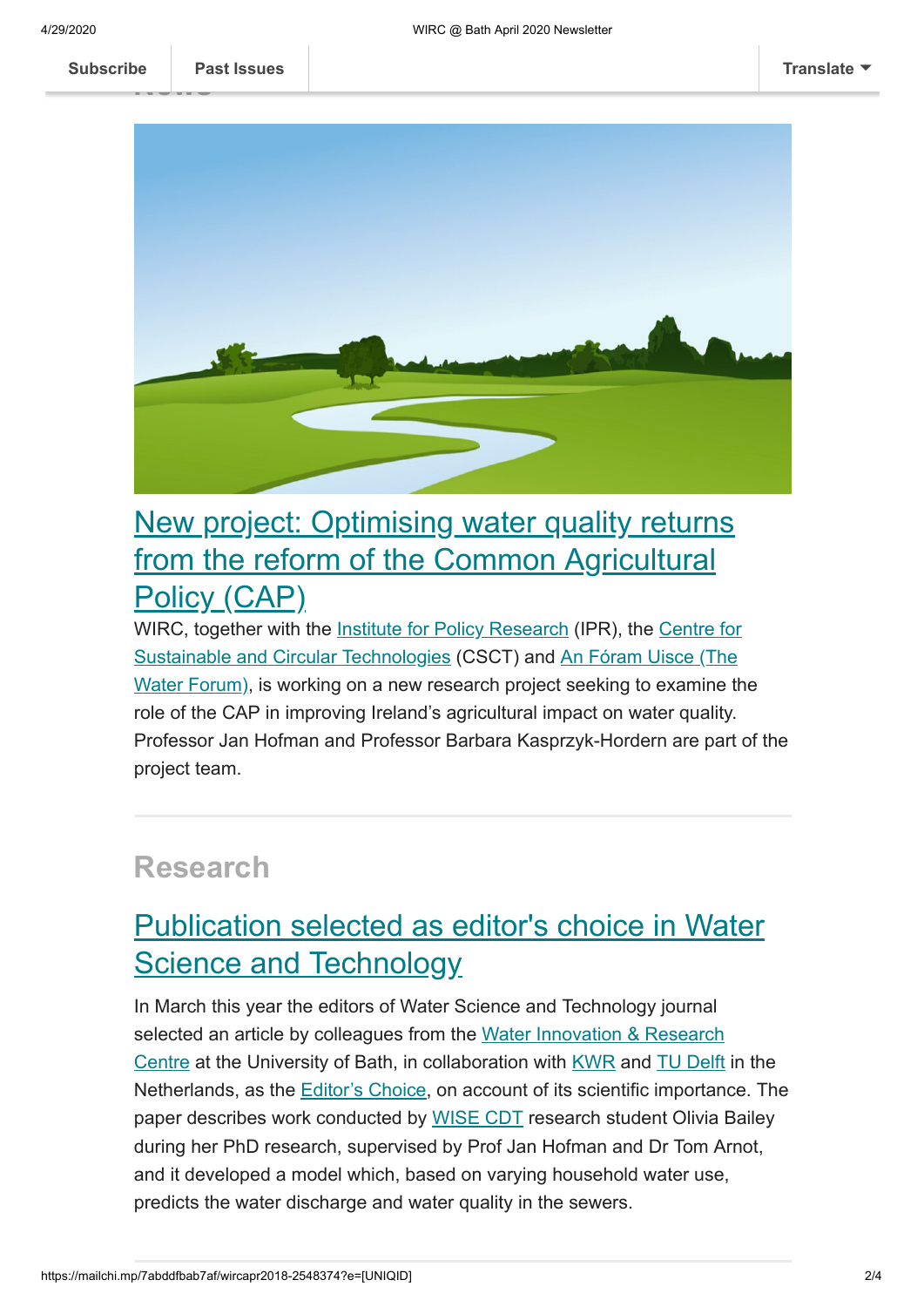$C.S.200$ 

 $\sqcup$  CS 13

 $CS$  196



### <span id="page-2-0"></span>[Hydraulic modelling of Bath's historical floods](https://hydricbath.weebly.com/blog/hydraulic-modelling-of-baths-historical-floods-pre-bath-flood-defence-scheme-part-i) pre-Bath flood defence scheme: part I

Ioanna Stamataki and Thomas Kjeldsen write on the [Hydric-Bath](https://hydricbath.weebly.com/blog#) blog about their work on a 1D hydraulic model of the stretch of the Bristol Avon flowing [through the City of Bath as it was predating the current Bath Flood Defence](https://hydricbath.weebly.com/blog/the-bath-flood-defence-scheme) Scheme. Hydraulic models are a numerical representation of a river and are used for reconstruction of historical flood events but also for flood prediction, planning, catchment management, mitigation strategies and future infrastructure works.

### **Recent publications**

 $CS157$ 

- [Future perspectives of wastewater-based epidemiology: Monitoring](https://doi.org/10.1016/j.envint.2020.105689) infectious disease spread and resistance to the community level. *Sims N & Kasprzyk-Hordern B, 2020.*
- [Hydrodynamic performance of a dual-floater hybrid system combining a](https://doi.org/10.1016/j.apenergy.2019.114212) floating breakwater and an oscillating-buoy type wave energy converter. *Zhang H, Zhou B, Vogel C, Wilden R, Zang J & Geng J, 2020.*
- [Rapid and on-site simultaneous electrochemical detection of copper, lead](https://doi.org/10.1016/j.snb.2019.127620) and mercury in the Amazon river. *Bernalte E, Arévalo S, Pérez-Taborda J, Wenk J, Estrela P, Avila A & Di Lorenzo M, 2020.*